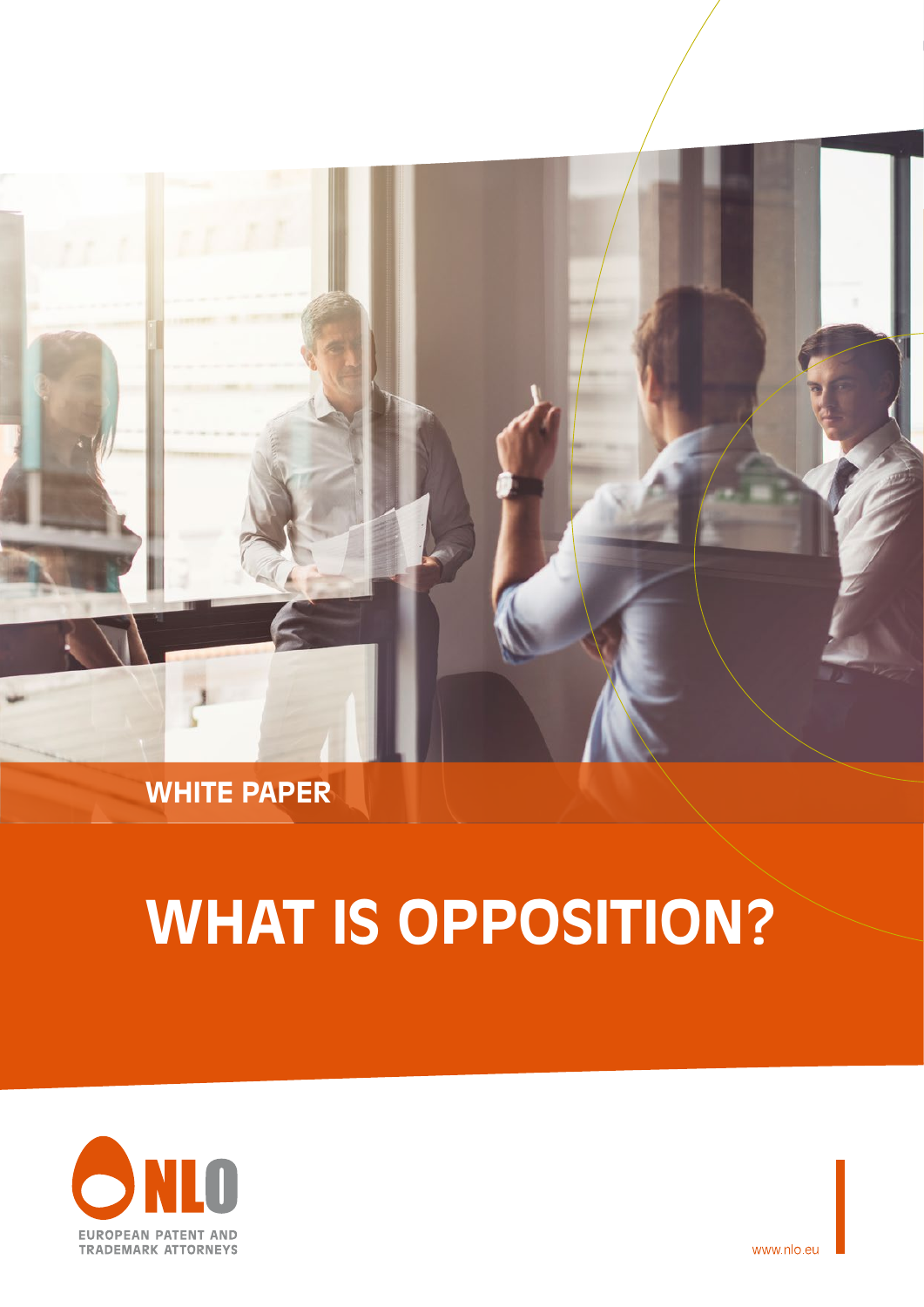### **OPPOSITION = CHALLENGING A GRANTED EUROPEAN PATENT**

The grant of a European Patent Office (EPO) can be challenged centrally at the EPO by starting an opposition procedure. This procedure can be started by filling a notice of opposition within the nine months immediately following (the publication of the mention of) the grant. The notice can be filed with a view to either revoke the patent entirely, or limit its scope of protection by revoking some of the claims or altering the wording of the claims. The outcome of the opposition will apply for the European patent, i.e. for all contracting states of the European Patent Convention (EPC) where the patent is validated.

### **OPPOSITION IS MORE EFFICIENT THAN COURT PROCEDURES**

A granted European patent can be challenged centrally at the EPO in order to have it revoked or to have its scope reduced. If the time period for filing opposition is missed, there is still the option to challenge the patent at a national court in one or more countries. However this is typically considerably more expensive than the centralized procedure at the EPO. In addition, it is typically preferred to argue in front of the technically qualified EPO staff.

#### **THE ODDS FOR A SUCCESSFUL OPPOSITION**

In opposition cases, an average of 30% of the patents are revoked, 40% are maintained in amended form, and only 30% are maintained as granted. Thus, with the success rate of the opponents being fairly high, it is of utmost importance to choose patent attorneys defending your rights that deal with these particular proceedings on a regular basis.



#### **CENTRAL OPPOSITION VERSUS NATIONAL COURT CASES**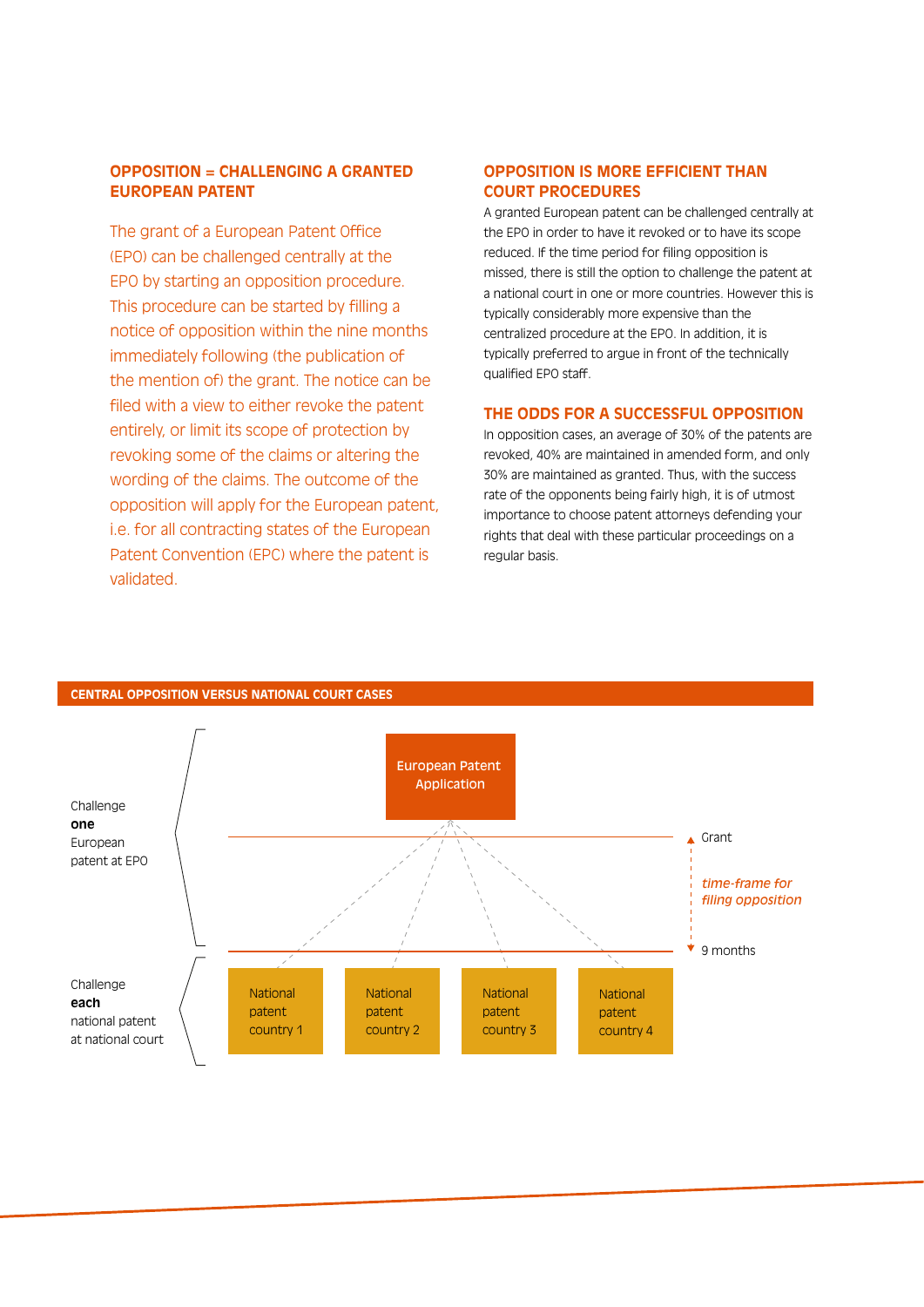#### **PARTIES AT THE OPPOSITION**

Once an opposition has been filed, the opposing party becomes a full party to proceedings and is thus fully involved in discussions with the EPO and the patent proprietor. Often there are multiple opposition parties. Typically the EPO will send a copy of the opposition to the patent proprietor, who is of course also a party, within a month or so of it being filed.

#### **GROUNDS FOR CHALLENGING A PATENT**

An exhaustive list of grounds for opposition is given in Art. 100 EPC. These grounds include:

- **•** the claimed subject matter is:
	- not new,
	- not inventive,
	- falls within a category excluded from being a patentable invention,
- **•** the invention is not sufficiently disclosed,
- **•** the content of the granted patent extends beyond the content of the original application.

The grounds are identical to the patentability provisions applied in the Examination procedure, save for the unity requirement (Art. 82 EPC) and the requirements under Art. 84 EPC (clarity and support by the description). Nevertheless, Art. 84 EPC plays a role in opposition proceedings if objections to either clarity or support arise from the amendments to the granted patent. Furthermore, clarity or support of one of the features used for defining the claimed subject matter may be taken into account in the examination of novelty or sufficient disclosure.

#### **OPPOSITION PROCEDURE**

The notice of opposition includes a written reasoned statement of the grounds for opposition.

A further communication from the EPO to the patent proprietor will soon follow, setting a four month term for the proprietor to respond. If the proprietor files amendments, the opponent is given an opportunity to comment on the amendments in writing. The next stage in the procedure can vary, but in many instances it involves a communication being issued by the EPO that sets a date for a hearing or ''oral proceedings''. Several months before oral proceedings, the opposition division issues a summons along with a communication listing the crucial issues to be discussed at the hearing. The summons also sets a date for submitting final observations and amendments (usually 1-2 months before the hearing) after which additionally filed facts, evidence and/or amended claims may be disregarded. Therefore, it is not advisable to hold back decisive information until the hearing.

#### **ORAL HEARING**

At the hearing, the grounds for opposition at issue are usually dealt with one by one, and after all parties have been heard on each point, a decision is generally made by the opposition division. The written decision, which triggers the deadlines for appeal of the decision, is normally shared with the parties within 1-4 months after the hearing.

**WWW.NLO.EU/EN/OPPOSITION**